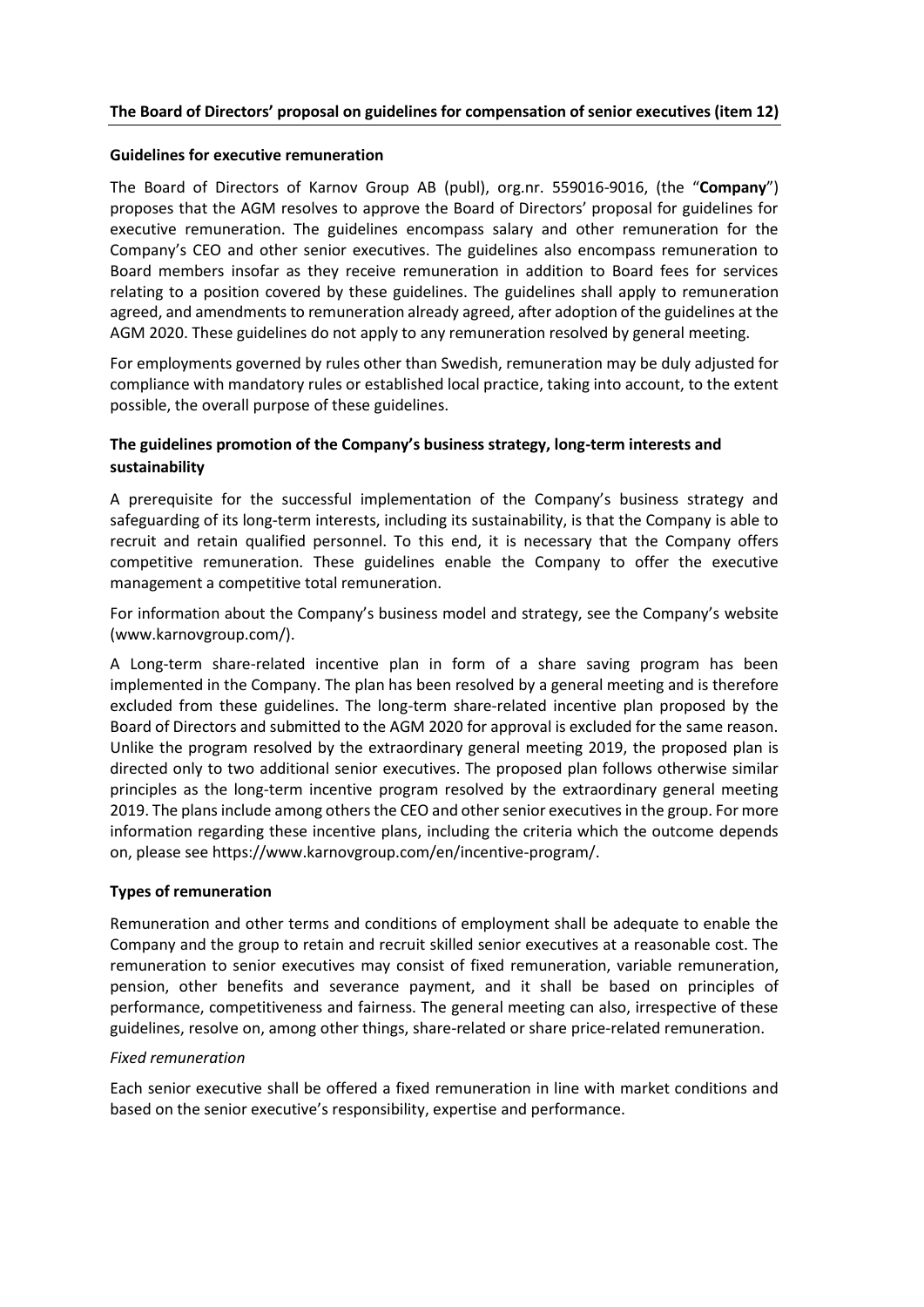### *Variable remuneration*

Variable remuneration may comprise annual variable cash salary and long-term variable pay in the form of cash. Variable remuneration shall be subject to the fulfilment of defined and measurable targets. 60 per cent of the variable remuneration is based on financial performance decided by the Board of Directors based on the Company's financial targets, 20 per cent of the variable remuneration is based on non-financial performance activities decided by Board of Directors to achieve the financial targets and 20 per cent of the variable remuneration is based on individual targets contributing to the overall targets of the Company. This creates incentives to promote the Company's business strategy, long-term interests and sustainability.

The satisfaction of criteria for awarding variable cash remuneration shall be measured over a period of one year. The variable cash remuneration for the CEO may amount to not more than 100 per cent of the total fixed annual salary and the variable cash remuneration for the other senior executives may amount to not more than 75 per cent of the total fixed annual salary. Variable cash remuneration shall not qualify for pension benefits unless otherwise provided by mandatory collective agreement provisions.

To which extent the criteria for awarding variable cash remuneration has been satisfied shall be evaluated/determined when the measurement period has ended. The remuneration committee is responsible for the evaluation so far as it concerns variable remuneration to the CEO. For variable cash remuneration to other executives, the CEO is responsible for the evaluation. For financial objectives, the evaluation shall be based on the latest financial information made public by the Company.

In special cases, agreements may be reached on remuneration of a non-recurring nature, provided such remuneration does not exceed an amount corresponding to the individual's total fixed annual salary and maximum variable cash salary, and is not paid more than once per year and per individual.

#### *Pension*

Agreements regarding pensions shall, where applicable, be premium based and designed in accordance with the level and practice applicable in the country in which the senior executive is employed. The CEO shall receive pension premiums of 10 per cent of the total fixed annual salary. Other senior executives shall receive pension premiums of no more than 35 per cent of the total fixed annual salary.

## *Other benefits*

Other benefits, such as a Company car, preventive care, health care and health insurance, may be paid in accordance with customary market terms. The other benefits shall amount to not more than 10 per cent of total fixed annual salary.

#### *Termination of employment*

Fixed remuneration during notice periods and severance payment, including payments for any restrictions on competition, shall in aggregate not exceed an amount equivalent to the fixed remuneration for 12 months for the CEO and no more than 12 months for other senior executives. No severance pay shall be paid in the case of termination by the employee.

## **Salary and employment conditions for employees**

In the preparation of the Board of Directors' proposal for these remuneration guidelines, salary and employment conditions for employees of the Company have been taken into account by including information on the employees' total income, the components of the remuneration and increase and growth rate over time, in the remuneration committee's and the Board of Directors'